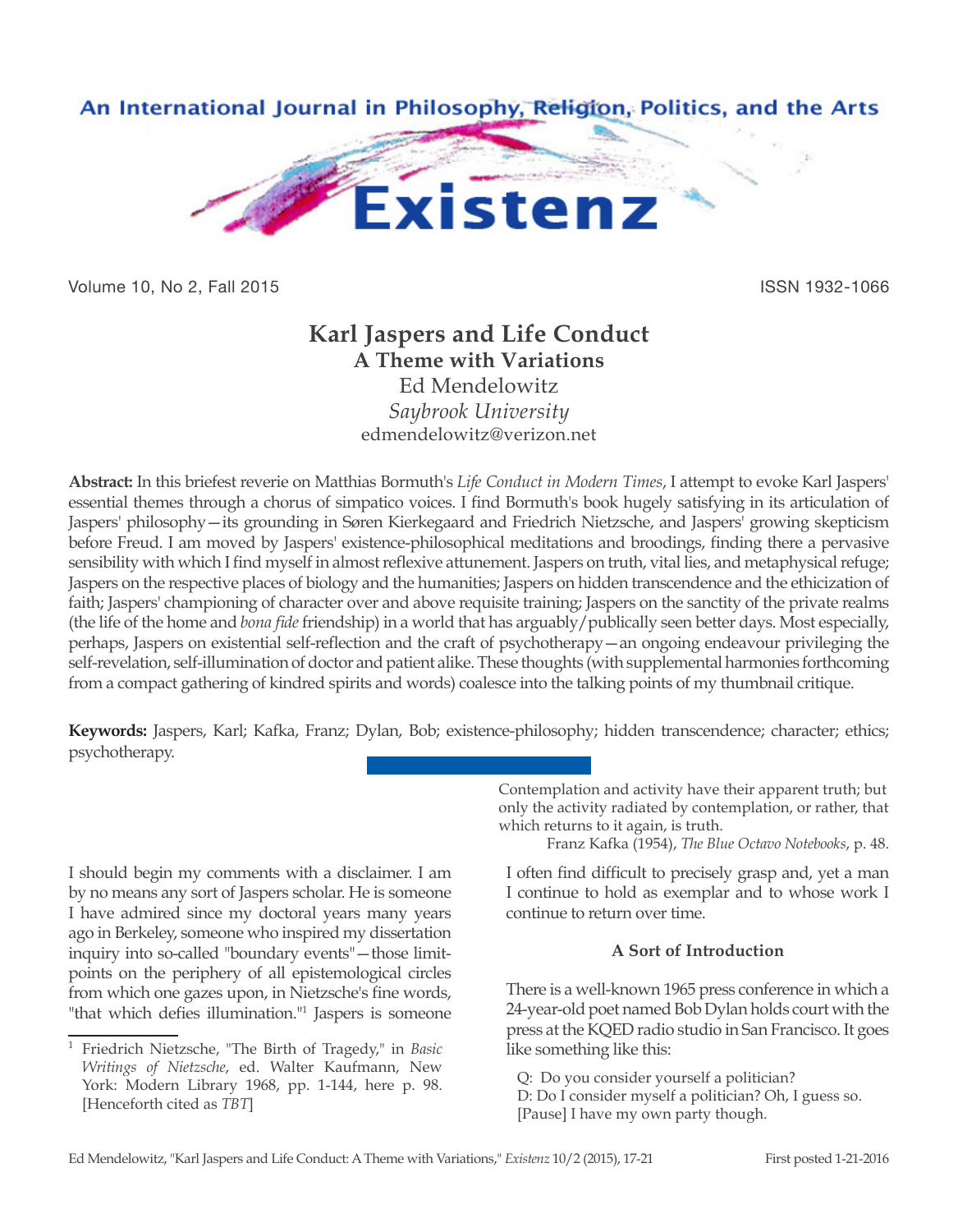#### Q: Does it have a name?

D: No. There's no presidents in the party—there's no presidents or vice presidents or secretaries or anything like that, so it makes it pretty hard to get in. Q: Is there any right wing or left wing to that party?

D: No, it's more or less in the center—kind of on the Uppity scale.

Q: Do you think your party could end the war with China? D: Uh, I don't know. I don't know if they would have any people over there that would be in the same kind of party. Y'know? So it might be kind of hard to infiltrate. I don't think my party would ever be approved by the White House or anything like that. Q: Is there anyone else in this party?

D: No. Most of us don't even know each other, you

know. It's hard to tell who's in it and who's not in it.

Q: Do you recognize them when you see them?

D: Oh, you can recognize them when you see them.<sup>2</sup>

Now, some of you may be thinking that I must have wandered into the wrong lecture hall or conference and perhaps city. I would like, however, to render not so much an apology as a thought. Dylan is articulating here an ethos that is by and large inwardly conceived ("It's lonely where I am," he quips just a few moments later), one that soars above the crowd (those with "long legs," proclaims Nietzsche elsewhere), one unlikely to be discerned by those not already in the know. The attentive ear picks up echoes of Jaspers' esoteric and significantly unscripted code in all this. No doubt, the poet pulls it off with humor and élan the philosopher cannot quite match. Still, Jaspers' insistence upon existence-philosophical ideals that are difficult to articulate and ultimately unmeasurable (indeed, largely unredeemable in the marketplace of everyday concerns) is profoundly moving to me, not least of all for the fact that Jaspers actually does seem to have lived out his life on these rarified moral and behavioral planes. What better proof could there be than the embodied example and life?

Always in Jaspers, this abiding attunement to matters of character. The possibilities of, and prospects for, in Bormuth's apt words, the "ethically consistent" life3 —an ethos and way of being in the world, Jaspers

suggests, found only "in the smallest circles" of "transcendentally rooted individual life conduct" (*LCM* 45). The capacity to radiate humanity—the consequence, Bormuth elaborates, of "a morally convincing form of life shaped by philosophical reflection" (*LCM* 30). And, relatedly, an understanding of religion as bound up, inextricably, with comportment—"form in movement," muses Beckett,<sup>4</sup> or in Jaspers' lexicon, the "ethicization" (*LCM* 49) of faith. Like our own William James,<sup>5</sup> Jaspers points to the penumbrae of consciousness and experience, that ever-beckoning Jamesean "fringed by a 'more.'" And, equally like James, the cash value herein (these individuals value so differently than so many of us) in terms of life conduct: the rarefaction of character and its enactment in authentic friendship and the sanctified place within the home.

## **Charismatic Traditions—the University and "Life of the Home"**

Equally resonant is Jaspers on education and the nonauthoritarian communion and, indeed, charisma (what Nietzsche calls "style") to which he persistently refers as a philosophy of teaching that points beyond the transmission of finite knowledge to the catalyzation of "actual faith" (*LCM* 55). The truest teacher is perhaps akin to the Zen master who points to the moon; it is imperative that students be turned on to the larger meanings and images without getting stuck overmuch on the master's finger. The skillful teacher, like the effective psychotherapist, is an intermediary figure who remains attentive to her or his dignified yet ultimately transient role. The South African pianist Abdullah Ibrahim, very much involved with education in his native land with music at the forefront of the curricular hegemony, speaks in this sense of a word found in the jazz world (at its best, a similarly exalted sphere of existence with a consciousness, language and angle on reality very much its own): trance-mission. Do you get it? Consciousness that jumps a gap, from Ellington to Ibrahim and from there, conceivably, to us. Ibrahim proposes jazz itself as a model of ethics and community for the twenty-first century. Judging by the

<sup>2</sup> Ralph J. Gleason, "Bob Dylan, 1967," in *The Rolling Stone Interviews: Talking with the Legends of Rock & Roll, 1967-1980*, ed. Peter Herbst, New York, NY: St. Martin's Press/Rolling Stone Press 1981, pp. 10-19, here p. 14.

<sup>3</sup> Matthias Bormuth, *Life Conduct in Modern Times: Karl Jaspers and Psychoanalysis*, Dordrecht: Springer 2006, p. 49. [Henceforth cited as *LCM*]

<sup>4</sup> Cited in Shimon Levy, *Beckett's Self-referential Drama: The Sensitive Chaos*, Brighton, Great Britain and Portland, OR: Sussex Academic Press 2002, p. 34.

<sup>5</sup> William Gavin, *William James and the Reinstatement of the Vague*, Philadelphia, PA: Temple University Press 1992, p. 17.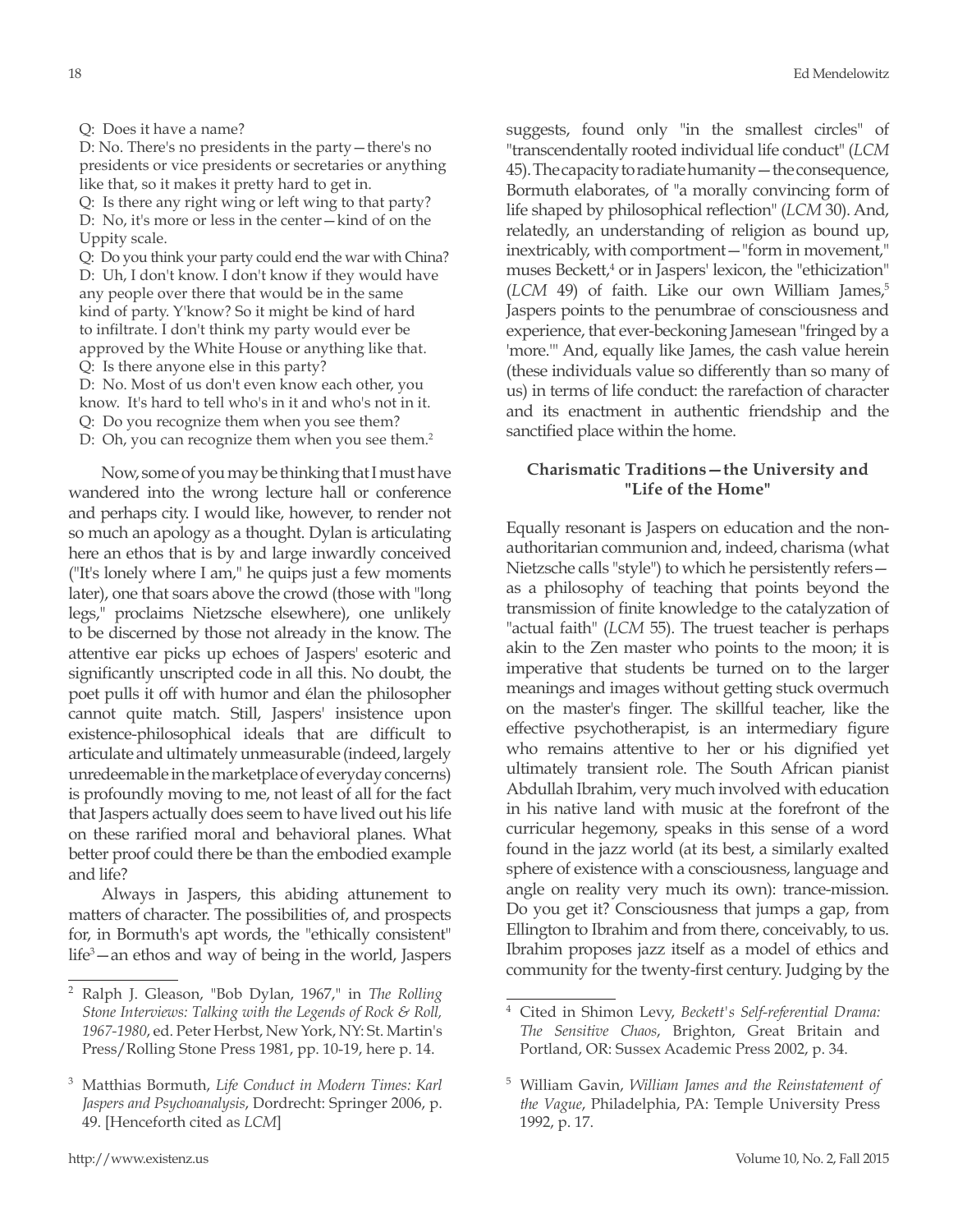conversations one witnesses routinely in jazz (some of the more moving displays of reverence and pursuance, imagination and discipline, tradition and newness imaginable) and comparing these to much that we observe in the prosaic realms, the point, to say the least, is instructive. Perusing Jaspers' *Man in the Modern Age*  with Coltrane on the stereo, a sympathetic, mutually edifying pair.

Jaspers' exhortations concerning psychotherapy and the hallowed place of encounter are also rich with evocation: "existential communication" without "the least exertion of force," exhorts Jaspers; "self-reflection free of all compulsion," echoes Bormuth (*LCM* 31). Further, Jaspers' concern for the "good psychiatrist" who is nonetheless good only "for a certain circle of individuals" (*LCM* 34) with whom that psychiatrist is especially compatible. How quaintly circumspect, even modest, in this brave new world of master therapists who confidently train the self-anointed in the conjoined art and technique of existential psychotherapy in three or perhaps twelve easy lessons (if you can manage the requisite fees, you will not fail) or the Yaloms and Wilbers of the globe who would appear to work indefatigably behind the scenes to institutionalize themselves in the remotest corners of the adoring public mind. Whereas James and Jaspers once sought to inquire earnestly and inwardly into such difficult centrifugal terrain and were not ruled by thoughts of self-aggrandizement, the current cast of characters seek in the end to divide and conquer, planting flags bearing their own reflections and staking out their ground. Emphatically, Jaspers is the quintessential voice of conscience in the face of such things. It is not that he is egoless but, rather, that he is markedly unconsumed by vanity. Jaspers' existence philosophy does not concern itself overmuch with matters of popularity or disciplinary politics or ultimate net worth.

Concerning Freud, I do not doubt that Jaspers was the simultaneously deeper and more visionary man. His voice is supremely principled and solitary, a man who in Nietzsche's words, comes not for the many but for the few. Freud, it seems to me, is one of the great psychological architects of System, his ambitious project in the end one that—however brilliant it may be—risks overreaching and overvaluing and an insufficiently attentive eye to its own human failings. To be sure, Jaspers becomes overly strident, even openly provocative, in a dismissal that refuses to adequately broach the multifarious nuances and tributaries. Still, his criticism concerning the great master builder is not

wholly undeserved; as Henrik Ibsen informs us, such projects risk inevitable inflation and, hence, vainglorious crash and burn. Otto Rank, who knew Freud intimately, was left with a not dissimilar opinion after all and, indeed, presages Jaspers in his attunement to depth and the emotional aspects of therapeutic encounter— *Heilung aus der Begegnung* (healing through meeting) in Buber's stirring phrase.<sup>6</sup> Rank's parting gift to Freud upon being excommunicated from the Circle would be the collected writings of Nietzsche bound in white leather, a collection of writings that followed Freud even to his final resting place in London. The two erstwhile friends, however, never spoke again.

## **Jaspers on Hidden (this as opposed to "vanished") Transcendence**

Kafka, like Japers, had just a few close friends through life. One of the more intriguing was Gustav Janouch, a younger aspiring writer who, for a period of time in Kafka's early thirties, dutifully returned home after each of their many encounters to set down everything the older man said. On one occasion, the following discussion ensued:

- "Do you mean that Truth is always closed to us?" Kafka was silent. His eyes had become quite small and dark...For a few moments he contemplated the tips of his fingers as they lay on the desk. Then he said gently: "God, Life, Truth—they are only different names which we give to one fact."
- I pressed him further: "But can we grasp it?" "We experience it," said Kafka, in a slightly troubled voice. "The fact, to which we give different names, and which we try to apprehend by various processes of thought, pervades our veins, our nerves, our senses. It is within us. For that reason perhaps it's invisible. What we can really grasp is the mystery, the darkness. God dwells in it. And this is a good thing, because without protecting the darkness, we should try to overcome even God. That is man's nature."7

And this passage, too, I think, like Dylan's, illumines, through association, Jaspers' esoteric

<sup>6</sup> Martin Buber, "Healing Through Meeting," in *Martin Buber on Psychology and Psychotherapy: Essays, Letters, and Dialogue*, ed. Judith Buber Agassi, Syracuse, NY: The Martin Buber Library 1999, pp. 17-21.

<sup>7</sup> Gustav Janouch, *Conversations with Kafka*, transl. Goronwy Rees, London: Quartet Books 1985, p. 63. [Henceforth cited as *CWK*]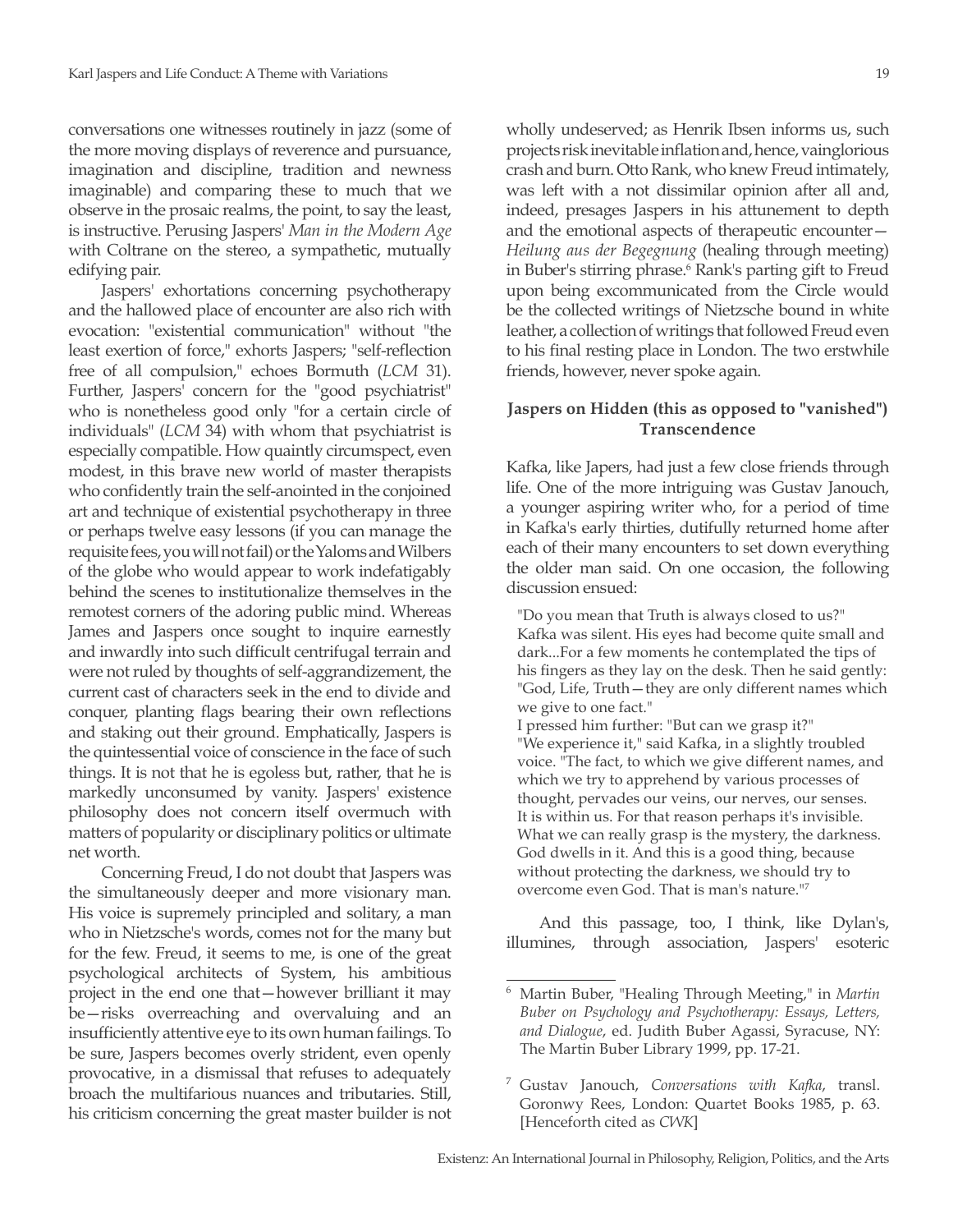messages and codes. Jaspers' "ciphers of transcendence"8 making no claims of gnosis but, rather, continues Bormuth, "prompt[ing] the individual to engage in an inward process of appropriation" (*LCM* 47). One follows Jaspers admiringly toward the further reaches of awareness and conscience only to be returned in the end, as we inevitably must be, to sobered responsibility for our own tumultuous flesh-and-blood selves.

Once again, the sanctity of the private and quietly rarified life is emphasized. Bormuth writes compellingly of "the virtue of a primarily inward, individual cosmos invested with meaningfulness which is independent of society and can never take on clear contours in the public sphere" (*LCM* 48). Yes, I believe he and Jaspers are onto something redolent with sanity, the more so in these modern times of "imagology" and selfies, graphomania and the NSA. Existence-philosophical life conduct recognized solely on the basis of "exceptional moral action" (*LCM* 53). As in Jesus' Sermon on the Mount (though I do not think of Jaspers as especially humble), this is decidedly other than the public show of virtue. Nietzsche ponders in his notebook:

I have found strength where one does not look for it: in simple, mild, and pleasant people, without the least desire to rule—and, conversely, the desire to rule has often appeared to me as a sign of inner weakness: they fear their own slave soul and shroud it in a royal cloak... The powerful natures dominate, it is a necessity, they need not lift one finger. Even if, during their lifetime, they bury themselves in a garden house. [*TBT* 96]

The sanctity of smallness and one's private station another unmodern and all-but-forgotten philosophical, no less than spiritual, invocation and truth.

Intimated throughout Jaspers' work is the place of suffering. "Truth can cause pain, and drive one to despair. But it is capable—merely in virtue of being truth...of giving deep satisfaction: there is truth after all."9 Hence, the prospects, as Bormuth neatly expresses it, for living without "metaphysical refuge" (*LCM* 3). And, relatedly, the place of shipwreck: "Deprived of his world by the crisis," Jaspers writes, "man has to reconstruct it from the beginning...There opens to him the supreme possibility of freedom, with the alternative of sinking into nullity."10 "Both alternatives," he proclaims starkly, "are possible" (*PE* 28).

Further, Jaspers' valuing, simultaneously, of both scientific method and the broader humanities: "the Skylla of scientific 'brain mythology' and Charybdis of hermeneutic 'pyschomythology'" (*LCM* 12). Each is given its due, though, as Bormuth informs us, the former especially so. So much of the literature of the third force in psychology (and perhaps the psychoanalytic literature as well) remains compulsively inattentive to the biological realms. The result is not only the risk of ungrounded intuitive abandon but, ironically, a humanistically conceived reductionism all its own. There are those who maintain that such woolly-headed Pollyannaism itself leads, in its relentless naiveté and at its inexorable end, to the concentration camp. There are grave risks, it seems to me, of inattention to either end of the dialectic, and Jaspers is a principled antidote to this sort of thing. Why, in the States, is it always Heidegger and so seldom Jaspers? Yes, he loses composure here and there and is not without blind spots, but this is the human, all too human element to which we are, all of us, heir. He hits so many notes up and down and along the spectrum of being, and method is not discounted. Nor is the value of a given life, evaluated at its earthly limits in terms of the life conduct by which it has been engendered and typified.

And, finally, there is the place of guilt. "No man," observes Jaspers, "can contemplate his image in the mirror without some perplexity or dismay"; "the more vigorously he aspires the more sensitive will he be to the presence of other than aspiring elements in himself" (*LCM* 49). All these observations and insights gathering, insistently, around the overarching themes of character and comportment. As I say, quaint and, yet, for this very reason, conceivably timely, even prescient, bedrock fundamentals and overarching themes.

#### **In the Beginning is My End**

Let me conclude by returning to my frontispiece and to Kafka who, in conversation with his youthful acolyte Gustav Janouch, meditates also on awareness and life conduct. Contemplating a German translation of the *Tao te Ching* the younger man has brought him, Kafka muses:

"They spell out—as you can see here—transcriptions

<sup>8</sup> Karl Jaspers, *Philosophical Faith and Revelation*, transl. E. B. Ashton, New York: Harper & Row 1967, p. 136.

<sup>9</sup> Karl Jaspers, *Philosophy of Existence*, transl. Richard F. Grabau, Philadelphia, PA: University of Pennsylvania Press 1971, p. 33. [Henceforth cited as *PE*]

<sup>10</sup> Karl Jaspers, *Man in the Modern Age*, transl. Eden and Cedar Paul, Garden City, NY: Anchor Books 1957, p. 194.